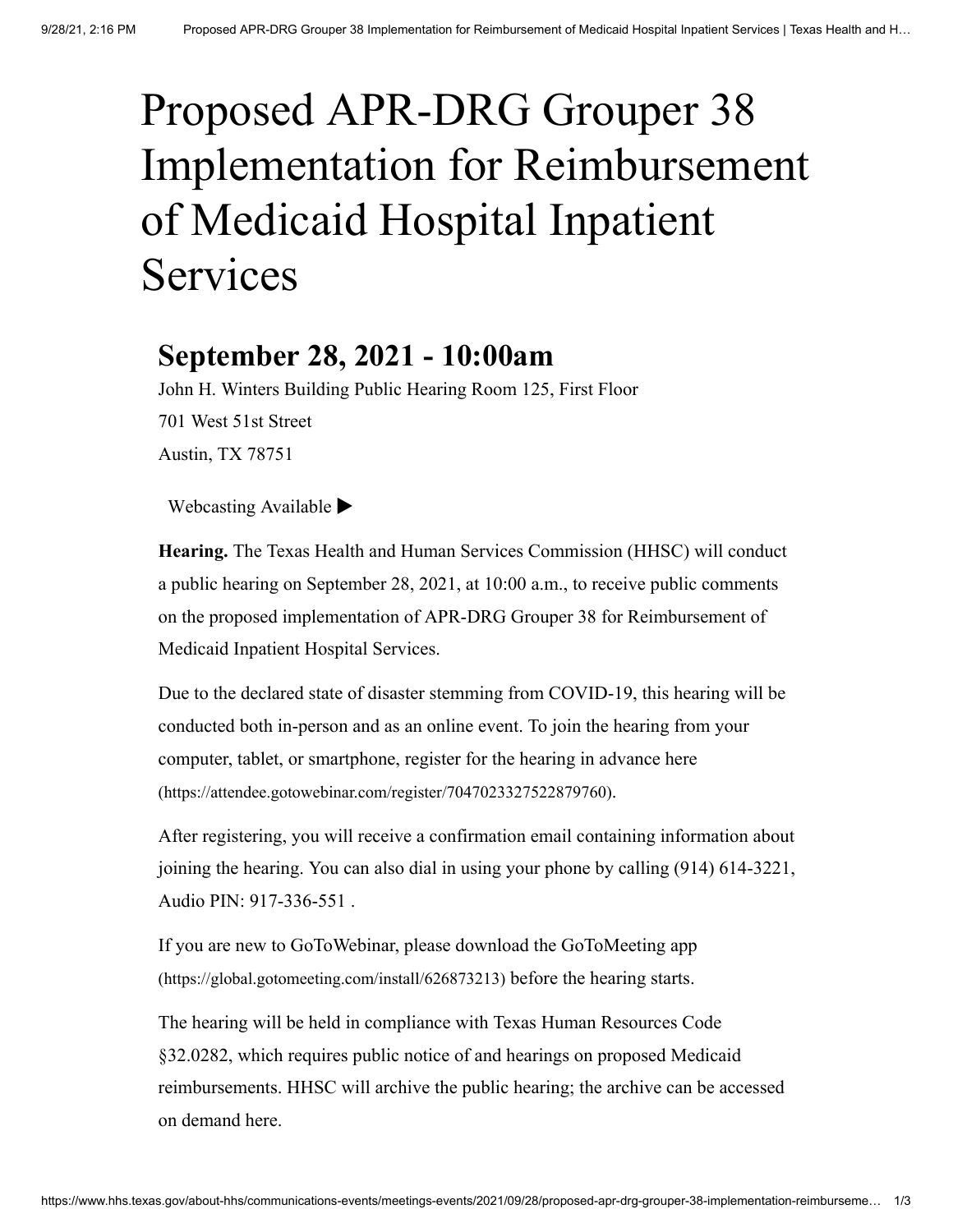Members of the public may attend the rate hearing in person, which will be held in Public Hearing Room 125 in the John H. Winters Building located at 701 W. 51st Street, Austin, Texas, or [access a live stream of the meeting here.](https://www.hhs.texas.gov/about-hhs/communications-events/live-archived-meetings) For the live steam, select the "Winters Live" tab.

**Proposal** The implementation of APR-DRG Grouper 38 and statistical data is proposed to be effective October 1, 2021.

**Methodology and Justification.** The proposed APR-DRG Grouper 38 statistical data was calculated in accordance with Title 1 of the Texas Administrative Code §355.8052, which addresses the reimbursement methodology for inpatient hospital reimbursement.

**Rate Hearing Packet.** A briefing packet describing the proposed APR-DRG [Grouper 38 implementation will be available on or after September 15, 2021 here](https://pfd.hhs.texas.gov/proposed-rate-packets). Interested parties may also obtain a copy of the briefing packet on or after that date by contacting the HHSC Provider Finance by telephone at (512) 730-7401, by fax at (512) 730-7475, or by e-mail at PFD Hospitals@hhsc.state.tx.us.

**Written Comments.** Written comments regarding the proposed APR-DRG Grouper 38 implementation may be submitted in lieu of, or in addition to, oral testimony until 5:00 p.m. the day of the hearing. Written comments may be sent by U.S. mail, overnight mail, special delivery mail, fax, or e-mail.

### **U.S. Mail**

Health and Human Services Commission Provider Finance Department, Mail Code H-400 P.O. Box 149030 Austin, Texas 78714-9030

#### **Overnight mail or special delivery mail**

Health and Human Services Commission Provider Finance Department, Mail Code H-400 North Austin Complex 4601 W Guadalupe St. Austin, Texas 78751

Phone number for package delivery: (512) 730-7401